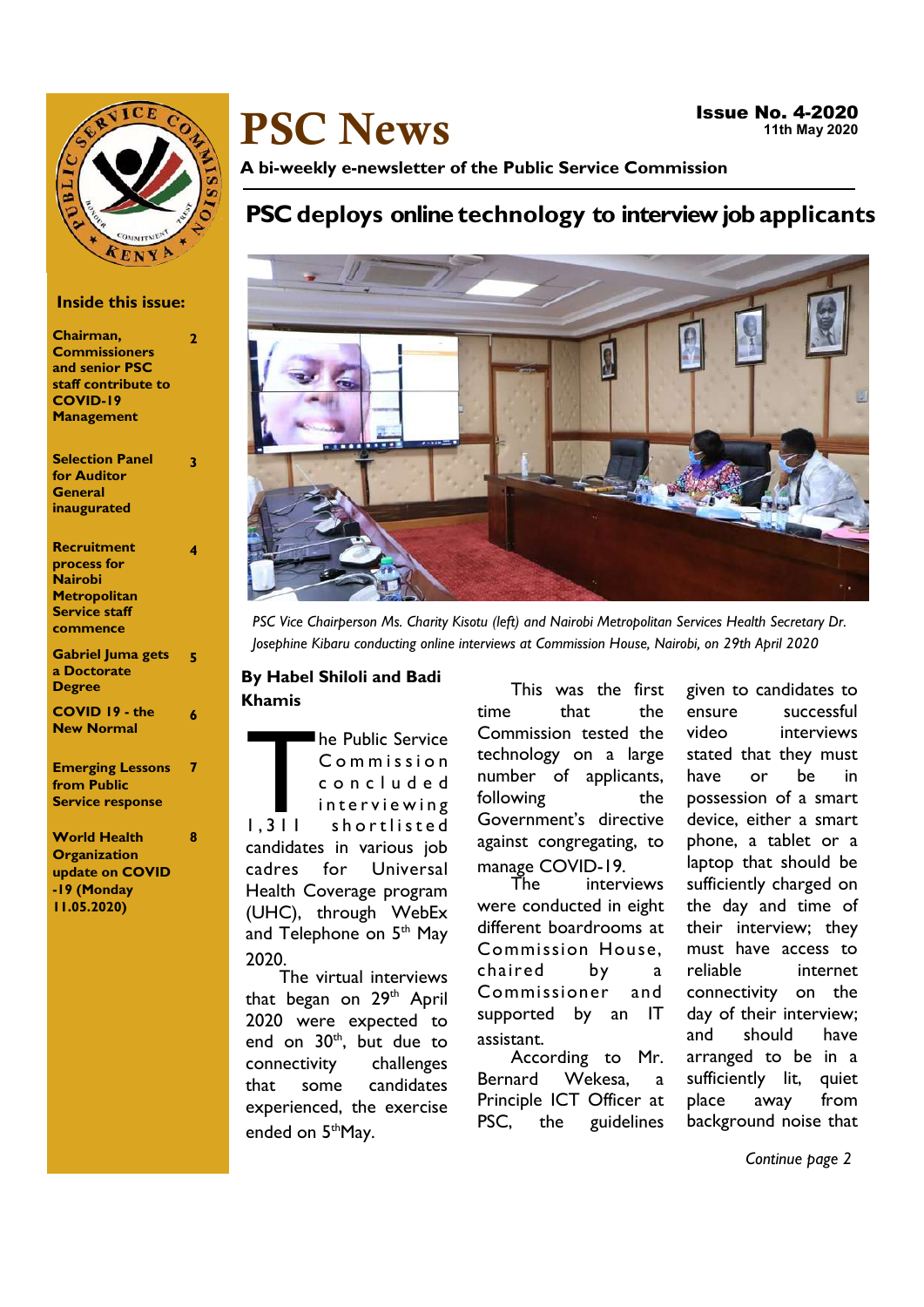## PSC deploys online technology to interview job applicants

From page 1

could hinder the progress of the interview.

They were also required to download the Cisco WebEx **Meetings** Application from App Store for Apple iPhone or iPad; App Store for an Apple iPhone or iPad; Play Store for Android Phone or Tablet; and https:// www.webex.com/ downloads.html/ for Apple or Windows Laptop The vacancies



Commissioner Amb. Patrick Wamoto interviews a candidate from Mombasa County through video in Boardroom V in the Commission House.

were advertised early April 2020 seeking for registered clinical officers; nursing officers; pharmaceutical technologists; medical laboratory technologists; community oral health officers; radiographers; enrolled nurses and community health assistants.

PSC was required to interview candidates

from six counties which did not have Public Service Boards in place. These included Nairobi, Baringo, Kitui, Lamu, Mombasa and Kirinyaga.

Each Commissioner had a WebEx account to be used as a personal room to invite and interview shortlisted candidates.

## Chairman, Commissioners and senior PSC staff contribute to COVID-19 Management

#### By Habel Shiloli

ommissioners of the Public Service<br>Commission and Senior<br>Secretariat staff last month<br>contributed KES 1,365,000 as part<br>of their support to government efforts to ommissioners of the Public Service Commission and Senior Secretariat staff last month contributed KES 1,365,000 as part combat Covid-19.

The appeal for voluntary contribution was made by Chairman Stephen Kirogo to

the Vice Chair, Commissioners and senior secretariat staff at the beginning of the month of April 2019.

Commission's Chief Executive Officer, Simon Rotich in his appreciation memo to staff commended the positive gesture and urged staff to continue being philanthropic.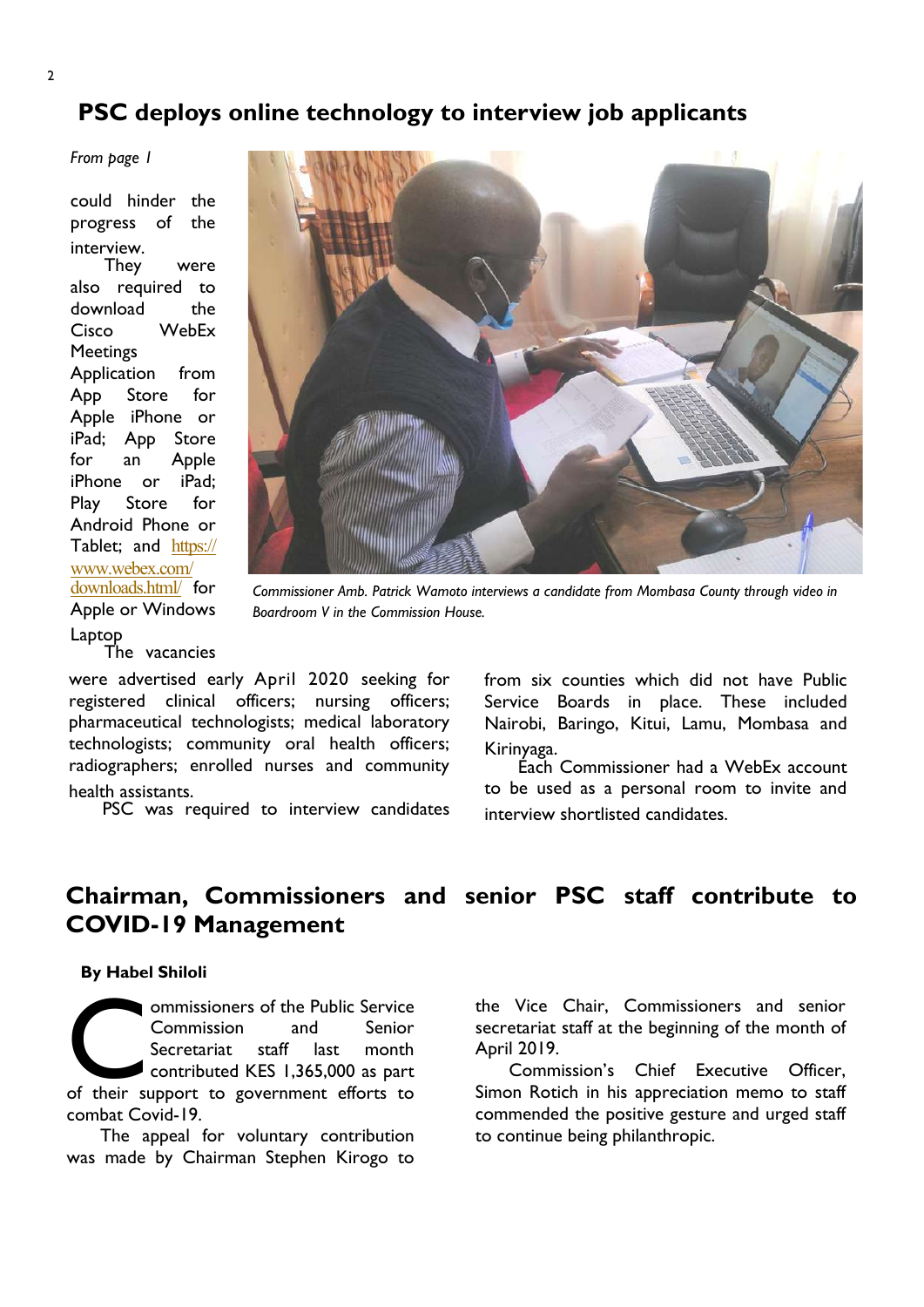## Selection Panel for Auditor General inaugurated

By Badi Khamis

A sevenmember selection p a n e l t h a t will recruit the new Auditor General was sworn in on Wednesday, 22nd April 2020 at C o m m i s s i o n House.

The panel was appointed by the President through Gazette Notice No. 3138 of 17th April 2020.



Chairperson for the Auditor General Selection Panel, Mr. Mutua Kilaka taking the oath of office administered by PSC's Assistant Director Legal Services Ms. Christine Baari .

While presiding over the ceremony, the Public Service Commission (PSC) Chairman Mr. Stephen Kirogo reminded the panel of the critical role ahead of them.

He noted that the office of the Auditor General already has a huge backlog that requires urgent attention of the substantive office holder.

"The exercise must be completed in the shortest time possible, we will make sure we have facilitated you to undertake the task smoothly," he said.

Assistant Secretary to the Cabinet Mr. Kennedy Kihara, informed members of the panel that the country expects the most competent person to hold the AG's office.

"The citizens expect you to

nominate a person of impeccable integrity who will not be controlled by any person or authority," he stated.

The panel Chairperson Mr. Mutua Kilaka appreciated the sensitivity of the task ahead and promised on behalf of the panel that they will ensure they deliver on their mandate without external interference.

"We will do everything within the law and the stipulated timeline to deliver," he assured.

This is the second panel charged with the same assignment after the first panel that was constituted in October 20219 was unable to find suitable nominees among the candidates.

The Panel, comprised of Beatrice Gathirwa, Njeri Wachira, Veronica Birgen, CPA Edwin Makori, Ceasar Barare, and Erick Onyango will seek fresh applicants to be interviewed for the job.

Present at the occasion were PSC Vice-Chairperson Ms. Charity Kisotu, Commissioners Ms. Joan Otieno, Dr. Reuben Chirchir, Amb. Patrick Wamoto, Dr. Joyce Nyabuti and Mr. Andrew Muriuki.

Others were Deputy Commission Secretaries Ms. Jane Chege and Mr. Remmy Mulati and PSC Directors.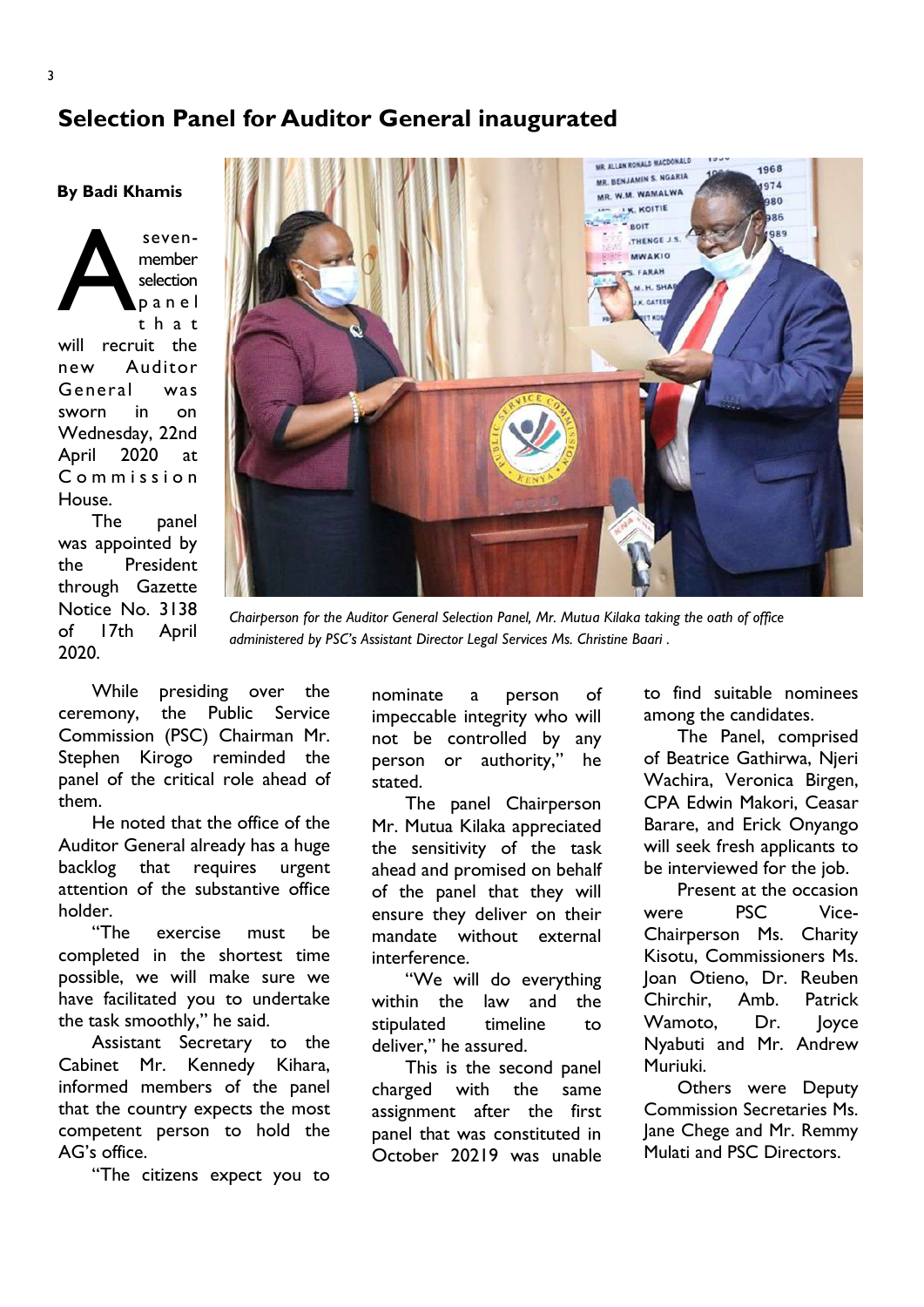## Recruitment process for Nairobi Metropolitan Service staff commence

#### By Pauline Muriuki

The Public Service<br>
Commission<br>
(PSC) has<br>
announced 1000<br>
vacant positions in the he Public Service Commission (PSC) has announced 1000 Enforcement Department of the Nairobi Metropolitan Service.

The positions include 300 Enforcement Officers and 700 Enforcement Constables. Entry level for Enforcement Officer II will be at Job Group/ Grade/Scale CSG11 while Enforcement Constables

will enter at Job Group/Grade/ Scale CSG14.

In order to be appointed to the grade of Enforcement Officer II, a candidate must be in possession of a Bachelor's degree in any of the Social Sciences from a recognized institution; be aged between eighteen (18) and thirty (30) years; be physically and mentally fit; and also be in possession of a Certificate of Good Conduct from the National Police Service.

For appointment to the position of Enforcement Constable, a candidates is required to be in possession of Kenya Certificate of Secondary Education (KCSE) mean Grade D Plus ( D+); be aged between eighteen (18) and twenty-six (26) years; be in possession of a Certificate of Good Conduct from the National Police Service; and be physically and mentally fit.



An aerial view of Nairobi metropolitan

The advertisement read in part, "Interested and qualified persons are requested to make their applications online through the Commission's website www.publicservice.go.ke or jobs portal: www.psckjobs.go.ke."

The Enforcement Personnel will be hired on a three (3) year contract which will be renewable subject to satisfactory performance. The Enforcement Constable CSG 14 and Enforcement Officer II CSG 11 have the opportunity to advance to the position of Director, Enforcement CSG 4 within the Career structure for the Cadre if they demonstrate exemplary performance.

Enforcement Constables duties will include maintenance of proper records relating to enforcement work; preparation of reports, statements and attending courts to give evidence or testimony relating

to prosecution of violators; implementation of annual enforcement work plans and preparation of annual enforcement reports.

Enforcement Officers duties will include enforcing laws, policies, standards, regulations and procedures in the area of jurisdiction; collaboration with relevant agencies in performance of work; assisting police or any other authority in investigation of violation of laws; and identifying areas of violation and preparing reports; among others.

The advertisement which will close on 19<sup>th</sup> May 2020, was carried in MyGov insert of 26<sup>th</sup> April and the Daily Nation and Standard newspapers of 27<sup>th</sup> April 2020. It is also available on the PSC Website.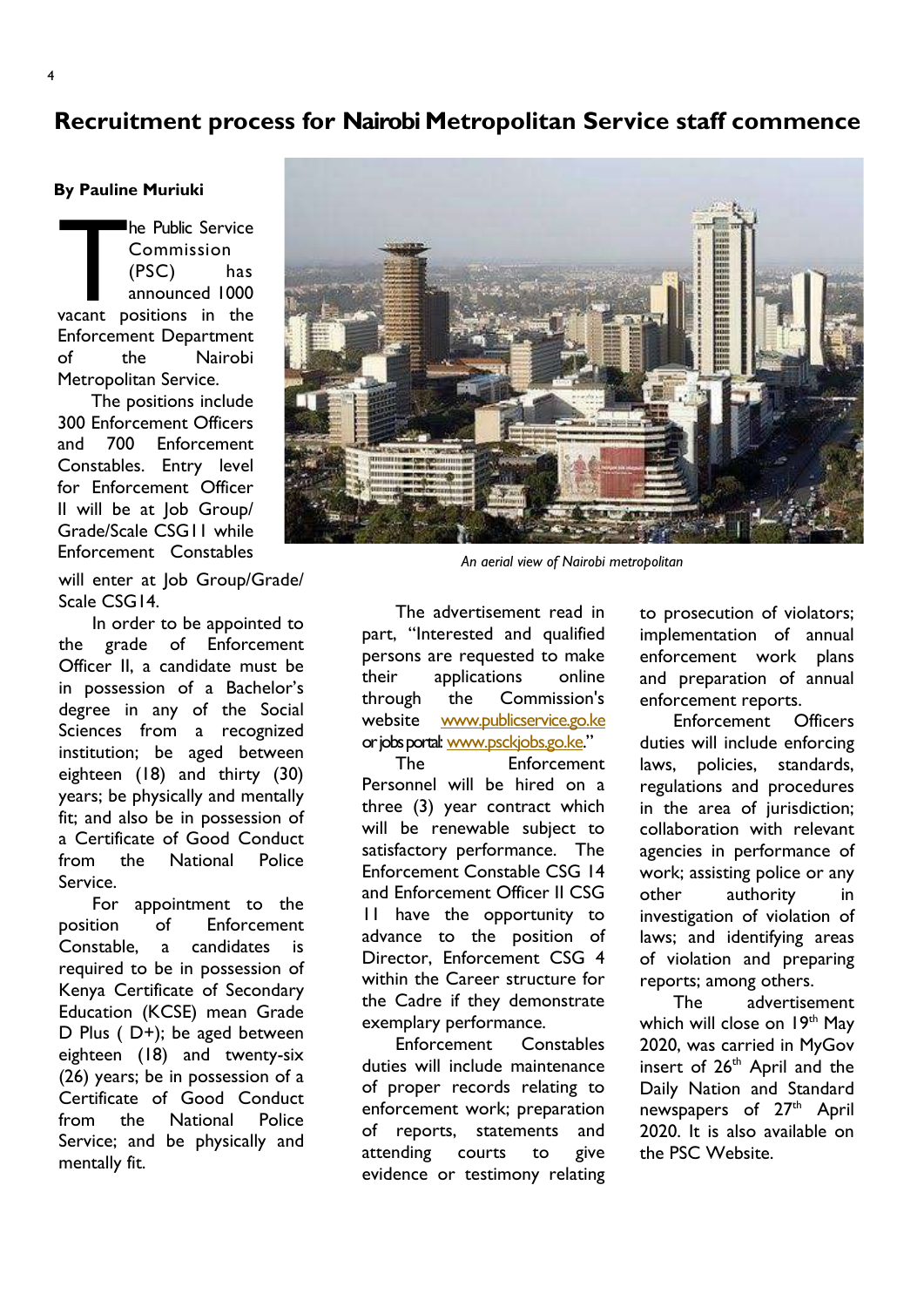## Gabriel Juma gets a Doctorate Degree

abriel Juma<br>Okumu, Deputy<br>Director<br>Governance has<br>been conferred with a Doctor abriel Juma Okumu, Deputy **Director** Governance has of Philosophy Degree (PhD) in Business Administration and Management (Human Resource Management Option).

Dr. Juma was among six PhD students who were conferred with the degree during the Dedan Kimathi University of Technology's 9<sup>th</sup> graduation ceremony conducted virtually on Friday 8th May 2020.

He thanked the Commission for sponsoring him for the doctorate programme, and the CEO's office for supporting him to attend international conferences, in order to present papers that were later

published in renowned journals.

"These enabled me to fulfil the requirements for the award of the degree," he said.

The title of his thesis was "Human Capital Development and Economic Growth in Kenya: Best practices from South Korea and Singapore 2002-2014".

Dr. Juma also holds a Bachelor's degree in Education from Moi University and a Master of Education Degree in Planning and Economics of



The Dean, School of Business Management and Economics, Prof. David Kiragu reads out Dr. Juma's name for conferment of the degree as the latter's photograph is displayed in the background.

Education from Maseno University. He is a member of the Kenya Institute of Management.

Dr. Juma joins the ranks of other PhD holders in the Commission Secretariat such as Dr. Sylvester Obong'o, Dr. Philemon Kiprono and Dr. Julius Moturi, and is just ahead of colleagues Rahma Hassan, Christine Mulunda and Browne Kutswa who are at different stages of their PhD projects.



CEO Mr. Simon Rotich (left) handing over a monetary token to M<sub>s</sub> Violet M u t u m i r a (center), Chief Assistant Office Administrator attached to the PSC Chairman's office, following the demise of her beloved mother. Looking on is the D i r e c t o r Administration Mr. Gerald Kuhaka.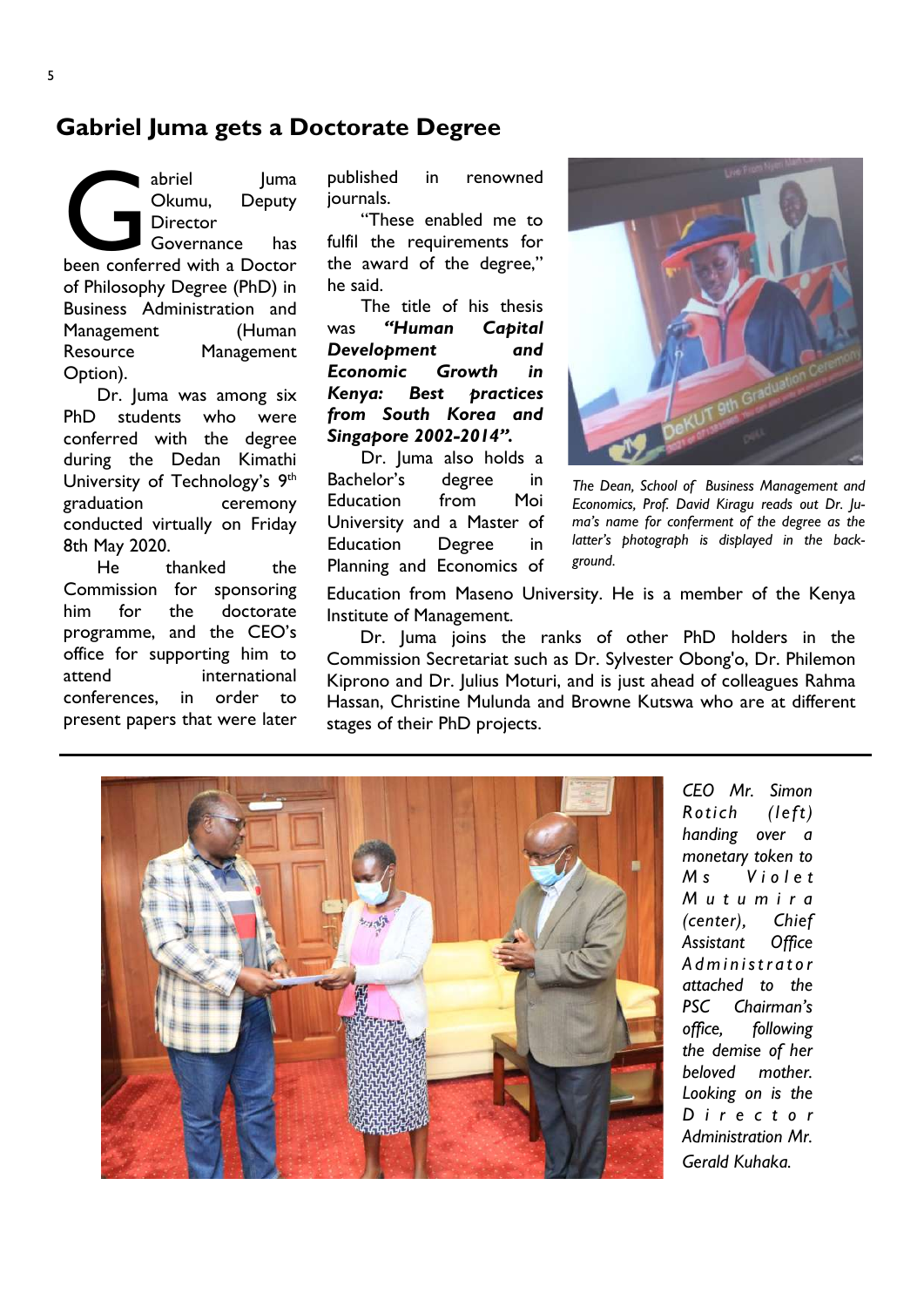By Dr. Juma Gabriel

The spread of COVID-19<br>has radically changed<br>how we live and work,<br>in ways we would not<br>have thought possible even two he spread of COVID-19 has radically changed how we live and work, in ways we would not months ago.

The scale of what is happening is hard to grasp. It can logically be equated to the so-called black swan that society and business have feared.

It also could be the kind of challenge we now will face all the time – a new normal. While we continue to grasp the scale of this pandemic, the new challenges we face point to more permanent changes we must make in our lives and how we do business.

Jackline Mugo, the Executive Director of FKE predicts that the pandemic will profoundly change the future of the workplace.

Moving forward, there will be need for the public service to review various human resource policies to support remote working. The policies should ensure employees remain efficient, effective, productive and safe while working from home.

The first step for many public institutions is to define critical clusters of jobs that require employees to physically be present in the office and which ones can be done remotely.

Considerations should include how robust and secure the institution's technology is in supporting remote working; the tools to invest in to enable employees effectively work remotely; the skills employees require to support remote working and ones that require reskilling; and the strategies that need to be put in place to help hold employees accountable even as they work from home.

The government is encouraging



Gabriel Juma, PhD, MKIM

institutions to embrace working from home as one measure of controlling the spread of the virus. The faster we adapt to the new changes and make the best situation, the better.

Embracing remote working by public institutions is one effective way of fighting this unseen, very lethal enemy and controlling exponential growth of the virus.

In support of this, tech analyst Ben Evans avers that: "We're all online now, and, we're all willing to use this for any part of our lives, if you can work out the right experience and business model. Today, anyone will do anything online."

Flexibility is important in managing COVID 19, either at organizational, family or individual level as it will enable us to adapt to the changes. Organizations should be ready to adapt and respond swiftly to changes happening around us.

Instead of complaining about that which is not within our control, we should play our part by demonstrating great flexibility in how we work to ensure we still effectively serve our clients.

The keys to success are preparation, agility, accurate data, and a willingness to harvest good ideas from every layer of the institution.

While the pandemic continues to turn the world upside down, new realizations are beginning to dawn on us.

The most important implication of the breakneck changes is that there's no going back to normality. That train has left the station. The coronavirus isn't going away. It may be with us for a while.

Thus, the new normal for most organizations and public institutions include work-fromhome or remote working. Indeed, going virtual may be the easiest and best alternative for most organizations.

However, this may be complicated for jobs that can't be done remotely. For such jobs employers should ensure the workplace remains secure by providing face masks, sanitizers and ensuring that the seating arrangement in the office adheres to the 1.5 to 2m metre rule spacing and carrying out regular temperature checks.

Nelly Yatich in an article titled "Slaying the Giant: An Epidemiologist's Perspective on How Kenya Can Tackle COVID-19" and published in April 2020 opines that in the case of the COVID-19, exponential growth occurs in the disease rate in humans as long as there is at least one infected person in the population pool, regular contact between infected and uninfected members of the population occurs, and there are large numbers of uninfected potential hosts among the population.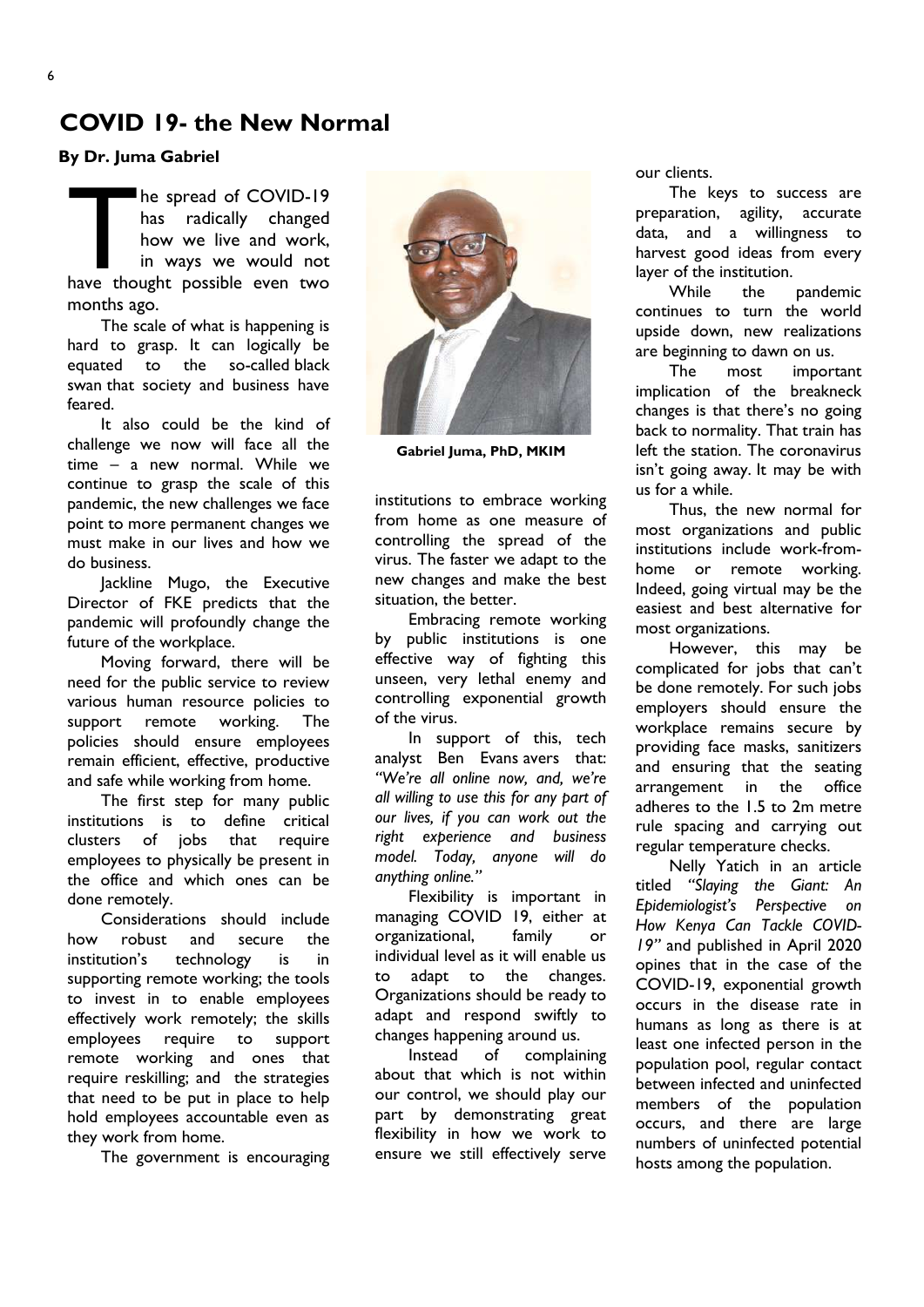## Emerging Lessons from Public Service response to COVID-19

#### By Dr. Sylvester Obong'o

ollowing the outbreak of<br>COVID-19, government<br>announced a raft of<br>measures aimed at saving<br>lives, protecting livelihoods and ollowing the outbreak of COVID-19, government announced a raft of measures aimed at saving supporting the health systems in fighting the pandemic.

Implementation of the measures called for cooperation of everybody, more than ever before, and the role of the public service became very central in national emergency response.

When partial lock-down was declared, there were some critical services which could not be discontinued or scaled down. The essential services and their providers continued to work for even longer hours than usual.

COVID-19 pandemic therefore offers three important lessons in public sector management, which ought to be taken into consideration going forward.

First is investing in the people. Government turned to public servants first for coordination of the fight against the pandemic.

In their response, public servants clearly demonstrated that they are passionate and committed to serving the citizens to the extent of putting their own lives on the line. They have shown overwhelming sense of pride and commitment in their work and a willingness to seek new and improved ways of delivering services to the citizens in need.

While it is increasingly recognized in the private sector that as much as 80 per cent of a company's worth is tied to its employees, there is evidence to suggest that the Government is under-



Sylvester Obong'o, PhD

investing in its talent.

Government continues to spend less than 1% per cent of its budget on staff development, hence a growing concern whether the public service is attracting and retaining the best people. There are skill gaps in critical fields and key leadership level, policy, research and management.

Implementing a clear Reform, Performance and Transformational strategy to improve workforce performance, productivity and strengthen service delivery is therefore critical in the public service

The second aspect that has emerged strongly is the need for public sector to develop strong leadership at both individual and institutional level.

Several factors posed challenges to the containment and mitigation measures that were being proposed by the National Government in the fight against COVID-19 pandemic, especially the relationship with County Governments.

The Constitution does not

provide a clear linkage between the National and the County public services hence, the hiring of Health workers, revealed the need for an individual or institution that can provide meta-leadership in the public service.

Meta-leadership is the overarching leadership framework for strategically linking the efforts of different organizations or organizational units to "provide guidance, direction, and momentum across organizational lines that develop into a shared course of action and commonality of purpose."

While Cabinet Secretaries for Health and for Interior and National Government Coordination emerged as metaleaders in the COVID-19 containment efforts, there is need at institutional level to similarly establish the Public Service Commission as the coordinator of County Public Service Boards.

In times of emergency there is need for a central command, and in other times services to citizens need to be better integrated and made more appropriate to their life experiences and needs.

With proper leadership and coordination, there are opportunities to improve services across different levels of government. Thus, the Public Service as a Meta-public service institution will be able to reach across organizations and sectors to build cross-cutting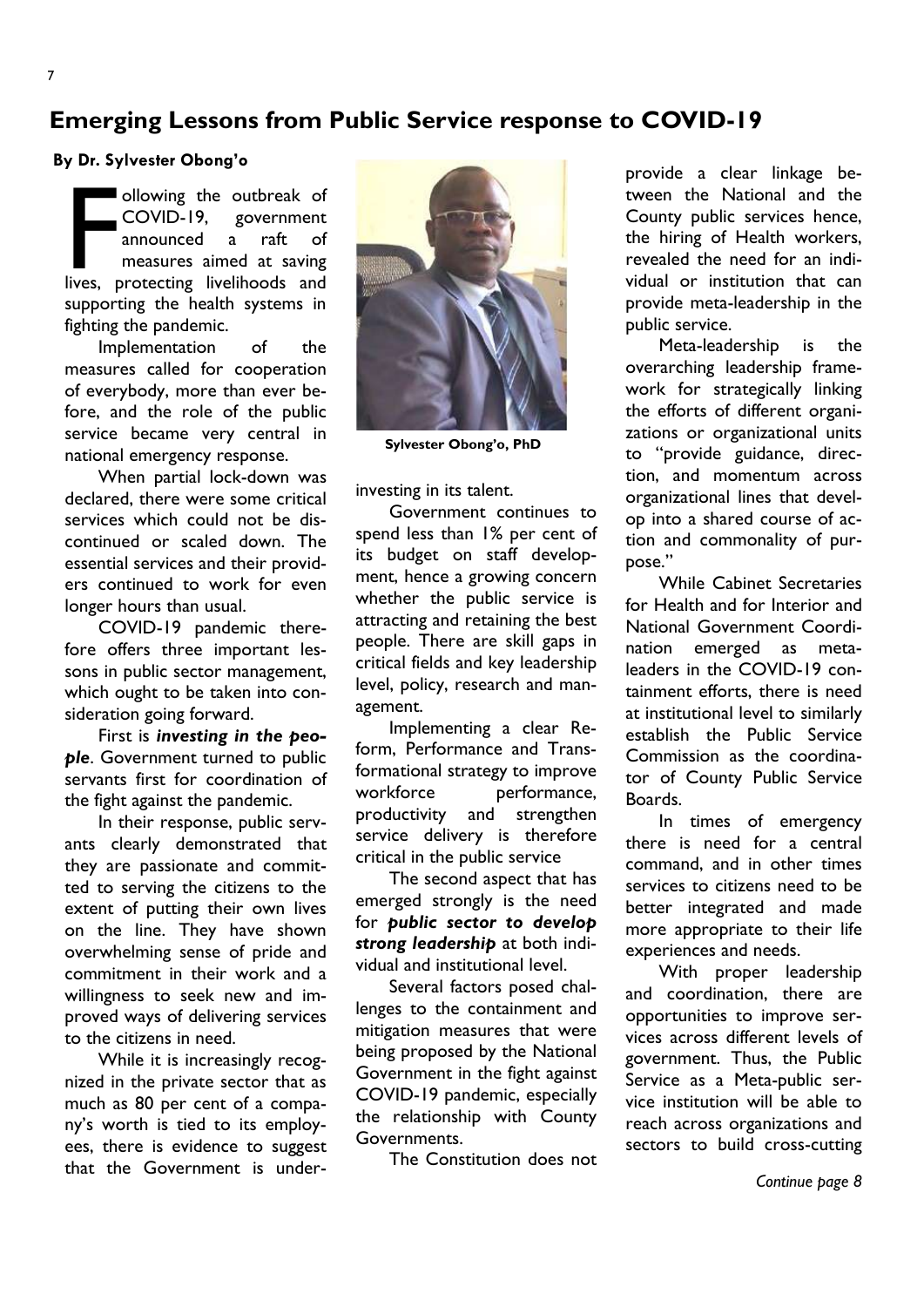## Emerging Lessons from Public Service response to COVID-19

# From page 7

strategies.

The third lesson the public sector can learn from the COVID-19 pandemic, is the need for developing an ethical, professional and neutral service.

A core team of public service top leadership has been at hand to provide quality strategic advice. The advice being given has been driven by a cardinal public sector principle of professionalism, political neutrality and a focus on the citizens.

Being free of political influence in the execution of mandate enables public servants to be neutral and fair, thus ethical, not only to all citizens across the political divide but also to protect the citizens against partisan political interests.

In conclusion, COVID-19 has demonstrated that ensuring and enhancing the safety, well-being and living standards of citizens is primarily a responsibility of the government.

It has also revealed that it requires intervention mechanisms which do not rest solely on recourse to the authority and sanctions of government.

In this fast challenging environment, public sector governance must be approached and perceived as a collaborative process, requiring a wide array of third parties in addition to government to address public service delivery problems.

Public sector leadership must take cognizance of the complexity of new actors, relationships and tools of governance in public service delivery.

The emerging governance framework is less focused on the internal workings of public service and more on the networks of actors involved in service delivery.

In spite of being called upon to provide strong leadership in ensuring implementation, the public sector managers can no longer act as a commanders and controllers of other actors, but rather negotiate and persuade to achieve optimum output from the increased complexity of relationships in service delivery.

It is for these reasons, that to meet the changing citizen expectations, the public service will require a shift of institutional capacity from the traditional "administration and management skills" to "metaleadership" or "enablement/ negotiation skills", which are the skills required to engage partners arrayed horizontally in networks, to bring multiple stakeholders together for a common end in a situation of interdependence.

## World Health Organization update on COVID-19 (as at Monday 11.05.2020)

Coronavirus disease (COVID-19) outbreak situation

4 006 257 **Confirmed cases** 

278892 **Confirmed deaths** 

Countries, areas or territories with cases

Last update: 11 May 2020, 03:00 GMT+3

Last update: 11 May 2020, 03:00 GMT+3

Last update: 11 May 2020, 03:00 GMT+3